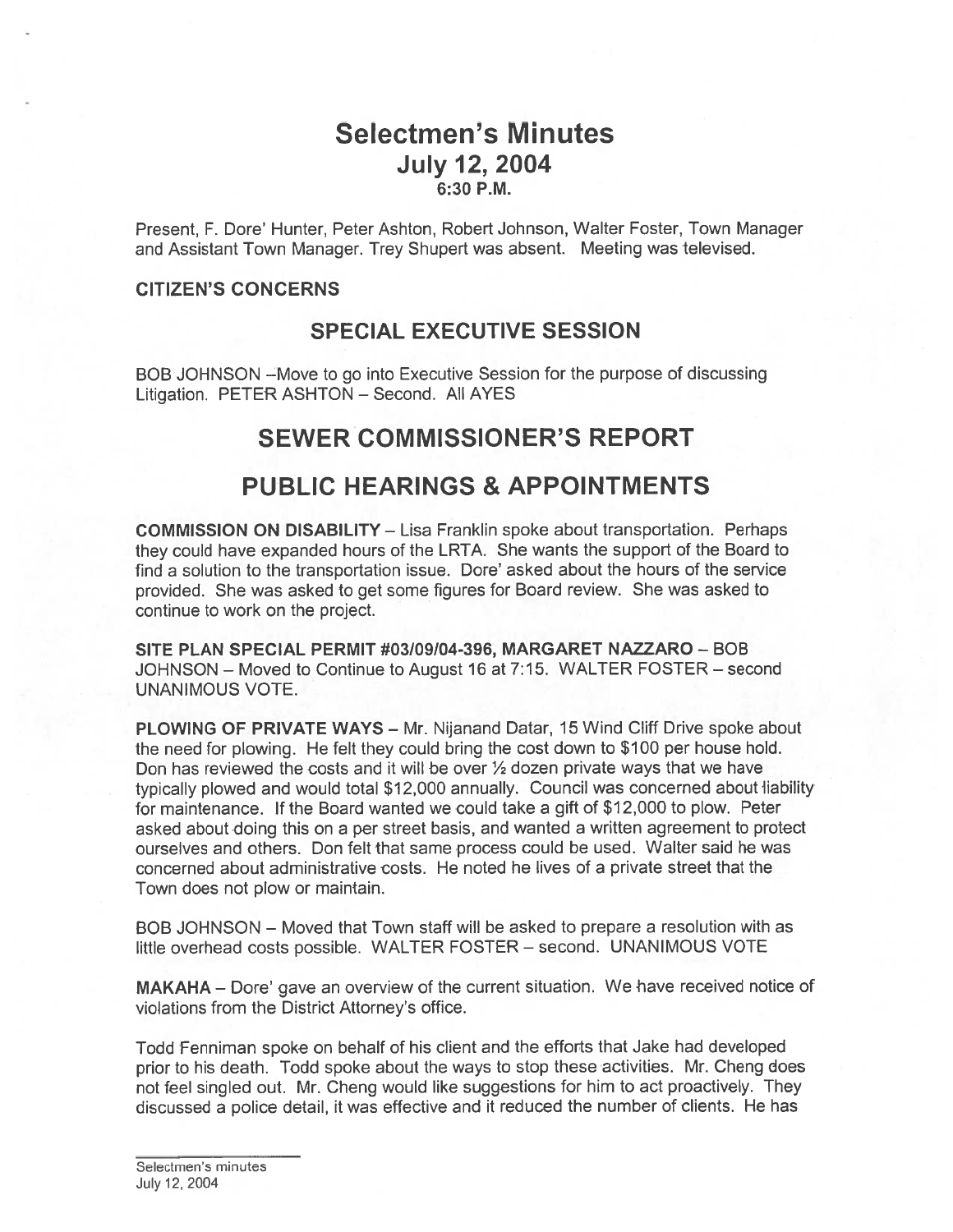OLAC - OLAC's status as possible advisors to the Building Commissioner in enforcing the Bylaw was discussed. They will wait until Trey can be present.

MBTA ADVISORY BOARD - Dore' as chair, has appointed himself as Acton's Representative to the MBTA Advisory Board'

# **CONSENT AGENDA**

PETER ASHTON - Moved to approve. - WALTER FOSTER - Second. UNANIMOUS **VOTE** 

# **TOWN MANAGER'S REPORT**

**EXECUTIVE SESSION** 

BOB JOHNSON - Move to go into Executive Session for the purpose of discussing legal strategy. PETER ASHTON - Second. All AYES

 $\sim$ 

Christine Joyce Recording Clerk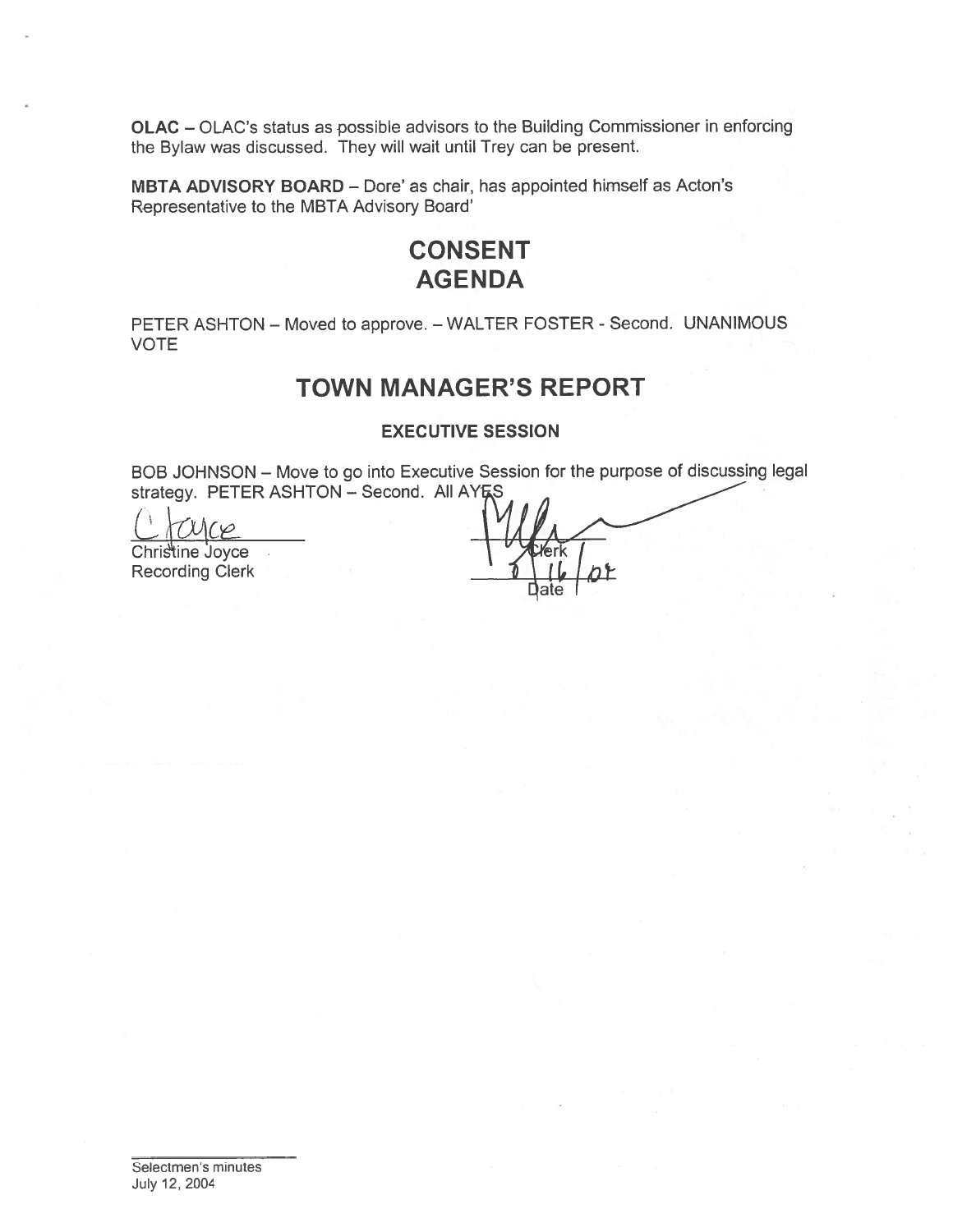July 9, 2004

TO: Board of Selectmen, Sewer Commissioners

FROM: F. Dore' Hunter, Chairman

SUBJECT: Selectmen and Sewer Commissioners Report

# July 12, 2004 MEETING BEGINS AT 6:30 P.M. EXECUTIVE **SESSION**

## I CITIZEN'S CONCERNS

## II SPECIAL EXECUTIVE SESSION

- 1. 6:30 THERE WILL BE A NEED FOR A SPECIAL EXECUTIVE SESSION --Enclosed please find confidential materials in the subject regard.
- III SEWER COMMISSIONERS' BUSINESS

## IV PUBLIC HEARINGS & APPOINTMENTS

- 2. 7:10 COMMISSION ON DISABILITY, TRANSPORTATION ISSUES Enclosed please find matertials, for Board consideration.
- 3. 7:15 SITE PLAN SPECIAL PERMIT, #03/09/04-396, MARGARET NAZZARO, 253 ARLINGTON STREET (Continued from previous meetings) — Enclosed <sup>p</sup>lease find <sup>a</sup> reques<sup>t</sup> from the applicant to have the hearing continued to August 16 at 7:15, for Board consideration.
- 4. 7:30 PLOWING OF PRIVATE WAYS Enclosed please find materials in the subject regard, for Board consideration.
- 5. 7:45 MAKAHA LIQUOR LICENSE HEARING Enclosed <sup>p</sup>lease find materials in the subject regard, for Board consideration.
- 6. 8:00 O'NATURALS EXPANSION OF HOURS Enclosed please find materials in the subject regard, for Board consideration.
- 7. 8:10 O'NATURALS REQUEST FOR ENTERTAINMENT LICENSE Enclosed please find an application for an Entertainment license, along with staff comment, for Board consideration.
- 8. 8:15 MORRISON PROPERTY PLANNING COMMITTEE Enclosed please find a memo from Selectman Shupert in the subject regard, for Board consideration.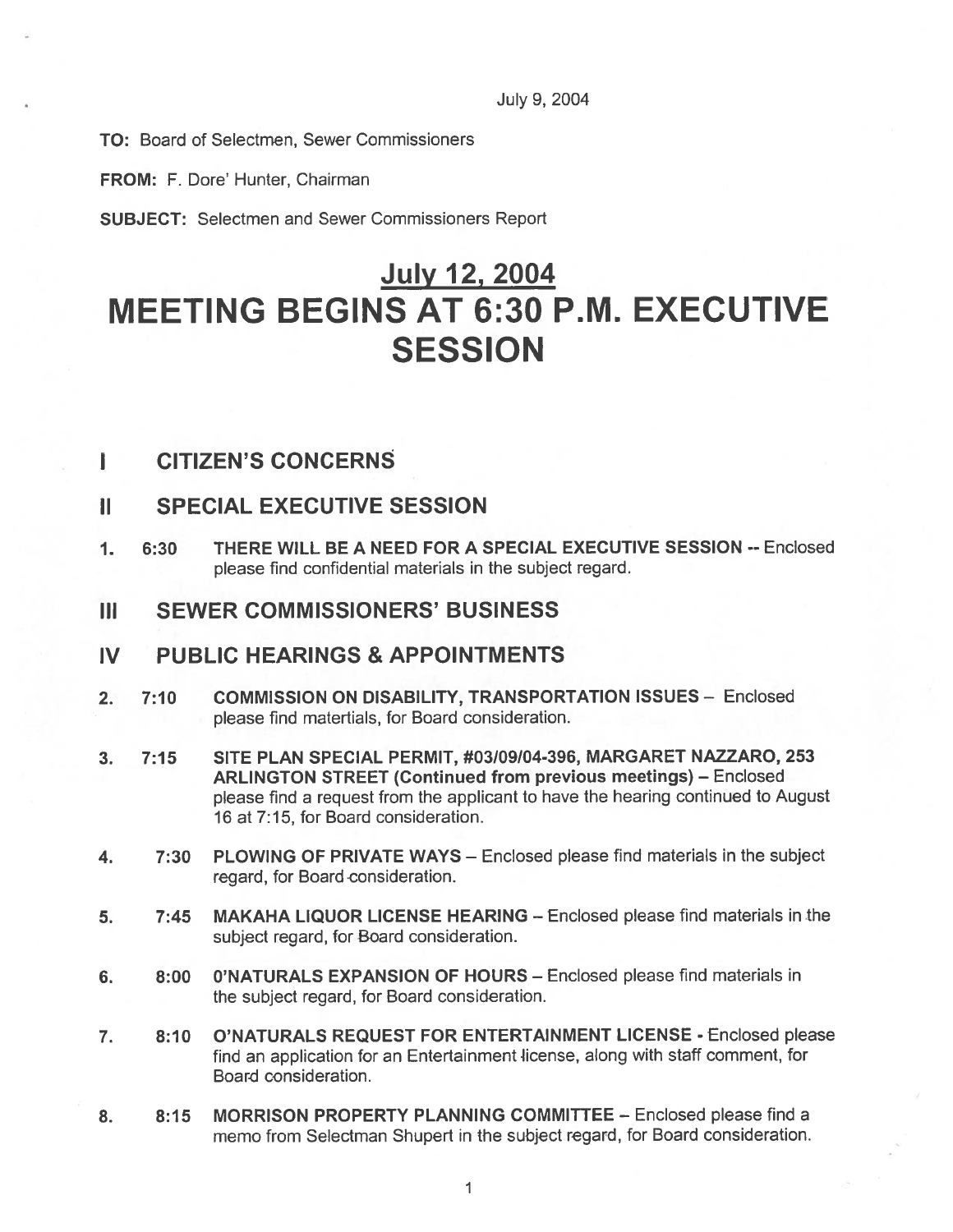- 9. 8:30 COMMITTEE INTERVIEW, GARY R. SULLIVAN, ASSOCIATE MEMBER OF THE PLANNING BOARD — Enclosed please find Mr. Sullivan's VCC Application, for Board consideration.
- 10. 8:45 COMMITTEE INTERVIEW, JOANNE BISSETTA, FULL MEMBER, BOARD OF HEALTH - Enclosed please find Ms. Bissetta's VCC Application and the reques<sup>t</sup> to elevate Ms. Bissetta from an Associate to Full Member, for Board consideration.
- 11. 9:00 COMMITTEE INTERVIEW, EDMUND R. STARZEC, ASSOCIATE MEMBER OF THE PLANNING BOARD - Enclosed please find Mr. Starzec's VCC Application and the recommendation from the VCC for his appointment as an Associate Member of the Planning Board, for Board consideration.
- 12. 9:20 HEARING, BOARD OF ASSESSOR'S MEMBER, LESTER GOODRIDGE Enclosed <sup>p</sup>lease find confidential materials in the subject regard, for Board consideration.

# V SELECTMEN'S BUSINESS

13. TEMPORARY SIGN REQUEST — Enclosed <sup>p</sup>lease find <sup>a</sup> reques<sup>t</sup> for temporary signs on the Common in conjunction with the Congregational Church's Annual Antiques Show for Board consideration.

14. LOWELL REGIONAL TRANSPORTATION AUTHORITY REPRESENTATIVE (LRTA) - Enclosed <sup>p</sup>lease find <sup>a</sup> reques<sup>t</sup> for reappointment for Mr. Herskovitz as Acton's Representative to the LRTA, for Board consideration.

15. COMMITTEE REAPPOINTMENTS — Enclosed please find <sup>a</sup> listing of Committee Reappointments for Board consideration.

16. PROPOSED HISTORICAL MEMORIAL FOR FRANCIS FAULKNER— Enclosed please find materials from Chairman Hunter in the subject regard.

17. YIN PEET AGREEMENT — Enclosed <sup>p</sup>lease find materials in the subject regard, for Board consideration.

18. OTHER BUSINESS

## Vi CONSENT AGENDA

19. ACCEPT MINUTES — Enclosed <sup>p</sup>lease find copies of the May 10, and May 24, 2004 Minutes for Board consideration.

20. SPECIAL USE PERMIT #04/20/04-397, INDOOR SPORTS LLC., 30 GREAT ROAD — Enclosed please find <sup>a</sup> draft decision, for Board consideration.

21. SPECIAL USE PERMIT #04/07103-391, STEVEN NUENIGHOFF, 2 CRAIG ROAD — Enclosed <sup>p</sup>lease find <sup>a</sup> draft decision, for Board consideration.

22. ACTON COMMUNITY HOUSING CORPORATION (ACHC) REQUEST FOR ENDORSEMENT — Enclosed <sup>p</sup>lease find materials in the subject regard, for Board consideration.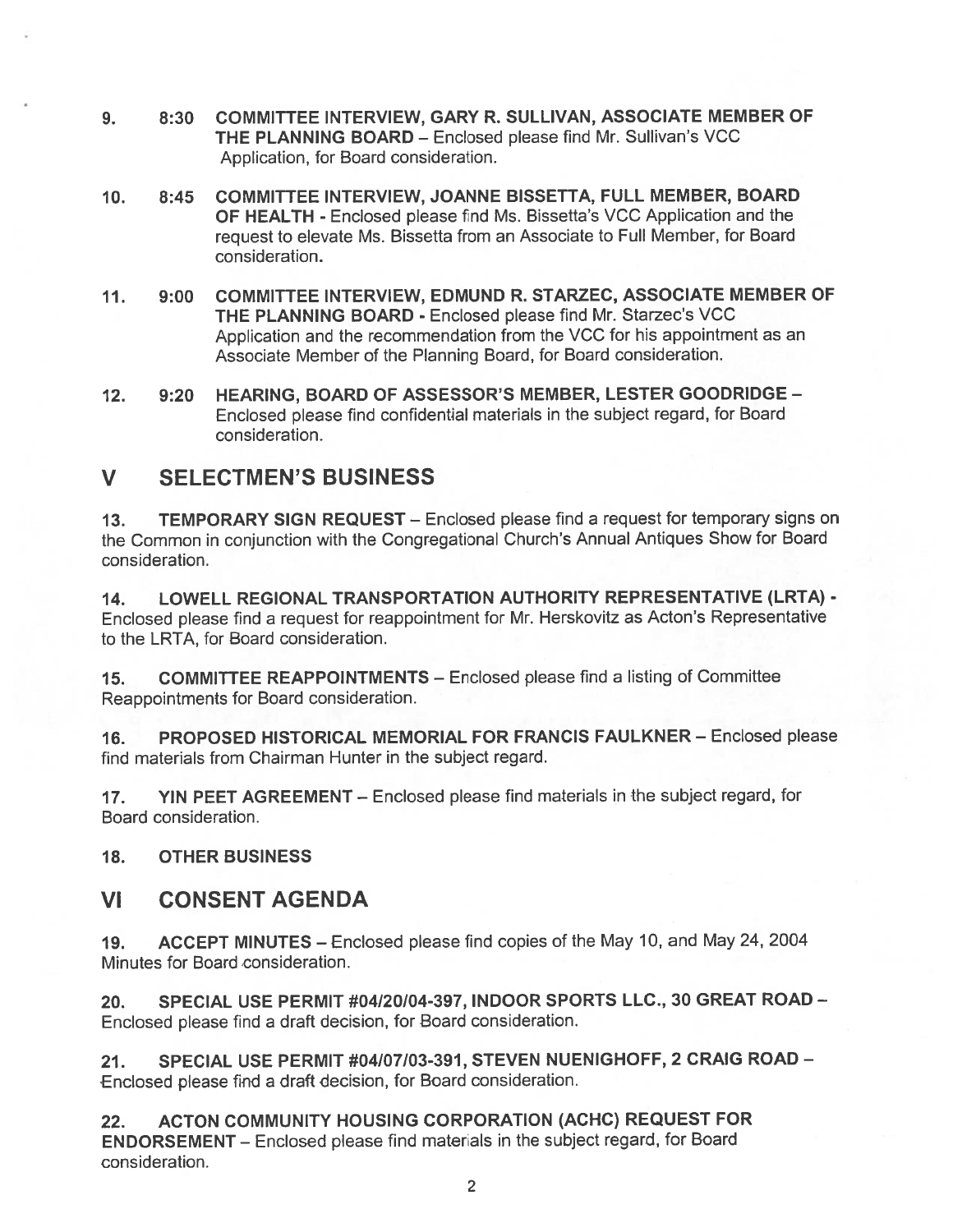23. ACTON COMMUNITY HOUSING COOPERATION (ACHC) REQUEST FOR FUNDS — Enclosed please find a request for Board Approval of expenditures from the "New View" Fund, for Board consideration.

24. COMMITTEE ELEVATION APPOINTMENT, WILLIAM KING - The Planning Board has asked that Mr. King be elevated from Associate Member to Full Member to fill Pat HaIm's expired term, for Board consideration.

25. ANNUAL ACTON CENTER CONGREATIONAL CHURCH ANTIQUES SHOW — Enclosed please find an application from the Acton Congregational Church, along with staff comment for Board consideration.

26. NARA FEE WAIVER REQUEST — Enclosed please find <sup>a</sup> confidential reques<sup>t</sup> for <sup>a</sup> fee reduction for the NARA Youth Summer Program for Board consideration.

27. CHILDREN SIGN — Enclosed please find <sup>a</sup> reques<sup>t</sup> and recommendation from the Safety Officer regarding the installation of an advisory sign on Faulkner Hill Road, for Board consideration.

28. ONE DAY LIQUOR LICENSE – Enclosed please find a request for a One Day Liquor License in conjunction with an Engagement party at NARA PARK, for Board consideration.

29. ONE DAY LIQUOR LICENSE - Enclosed please find a request for a One Day Liquor License in conjunction with <sup>a</sup> wedding celebration at NARA Park, for Board consideration.

30. ACCEPT GIFT — Enclosed please find <sup>a</sup> reques<sup>t</sup> for Board acceptance of <sup>a</sup> donation from the Citizens Library Auxiliary for the Tot-Time Program, for Board consideration.

31. ACCEPT GIFT – Enclosed please find a request for the acceptance of Frasier Fur trees donated by Brewster Conant, for Board consideration.

32. ACCEPT GIFT – Enclosed please find a request from the Commission on Disability for acceptance of <sup>a</sup> plaque which is being donated by Standing Ovations, for Board consideration.

## VII TOWN MANAGER'S REPORT

## VIII EXECUTIVE SESSION

33. THERE WILL BE A NEED FOR AN EXECUTIVE SESSION — Enclosed please find confidential materials in the subject regard.

#### ADDITIONAL INFORMATION

Enclosed please find additional correspondence that is strictly informational and requires no Board action.

#### FUTURE AGENDAS

To facilitate scheduling for interested parties, the following items are scheduled for discussion on future agendas. This IS NOT <sup>a</sup> complete Agenda.

August 16 AHA appointment, ACHC appointment, Site Plan continuation 253 Arlington Street, Nazzaro, Rail Road Realty Trust, 19 Railroad Street Continuation Sept. 13, 27

3